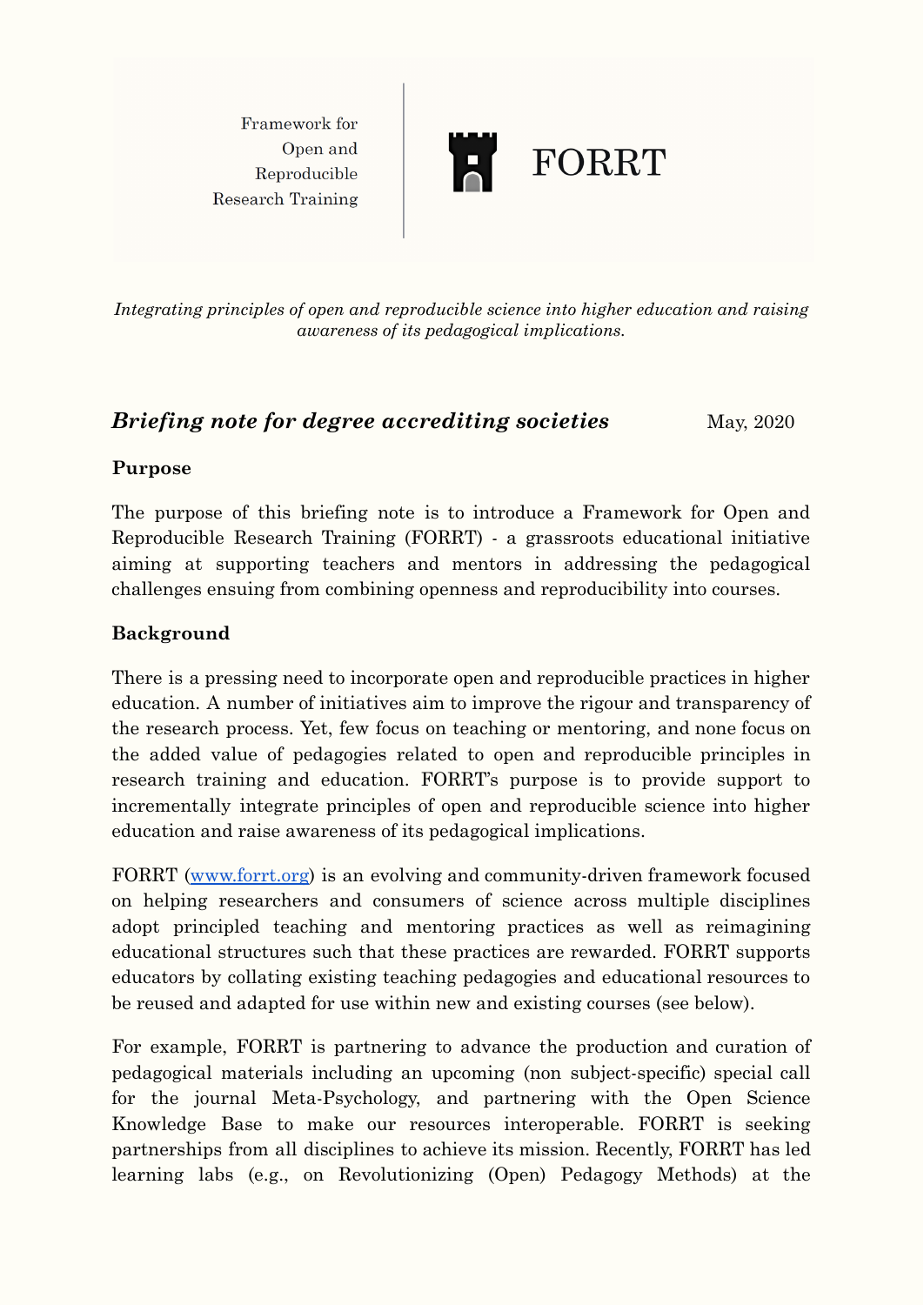International Communication Associations Conference, and we have been reaching out to individuals from various fields - i.e., political science, mathematics, psychology, biology, and linguistics - who are now helping make FORRT a reality.

### **Discussion**

FORRT aims to reduce burden on instructors and institutions seeking to incorporate open and reproducible research in their educational content in two ways:

**Self-assessment educational tool:** FORRT offers educators a comprehensive, straightforward, and accessible framework to understand the literature on open and reproducible science through an education lens:

- 1. History of discussions surrounding reproducibility and open research practices, including recent initiatives
- 2. Conceptual and applied statistical knowledge
- 3. Reproducible analyses
- 4. FAIR (Findable, Accessible, Interoperable, Re-usable) data and materials
- 5. Pre-registration and Registered Reports
- 6. Replication research
- 7. Research life and academia

These clusters are then implemented into a self-assessment tool which (a) assess the extent to which open and reproducible research is integrated in the curricula in terms of both *breadth* (e.g., whether activities are opportunities versus requirements) and *depth* (e.g., whether activities promote knowledge, practice, or application); (b) can track ongoing implementation of open and reproducible research practices across modules, courses and programs, as well as across a broad range of educational content; and (c) provides personalized feedback with actionable suggestions and literature to foment change.

**Educational NEXUS:** FORRT's learning e-platform curates existing teaching materials and pedagogies to support instructors wishing to integrate this material into their own courses. Teachers and researchers are time-limited and overburdened; implementing curriculum changes is no trivial matter. FORRT reduces this burden with the provision of excellent teaching materials, including all of the pedagogical information teachers require to reuse and adapt the materials for their own classes. FORRT advocates the continuing implementation and improvement of research training. The platform is currently under development and we expect to release the first version in the next few months.